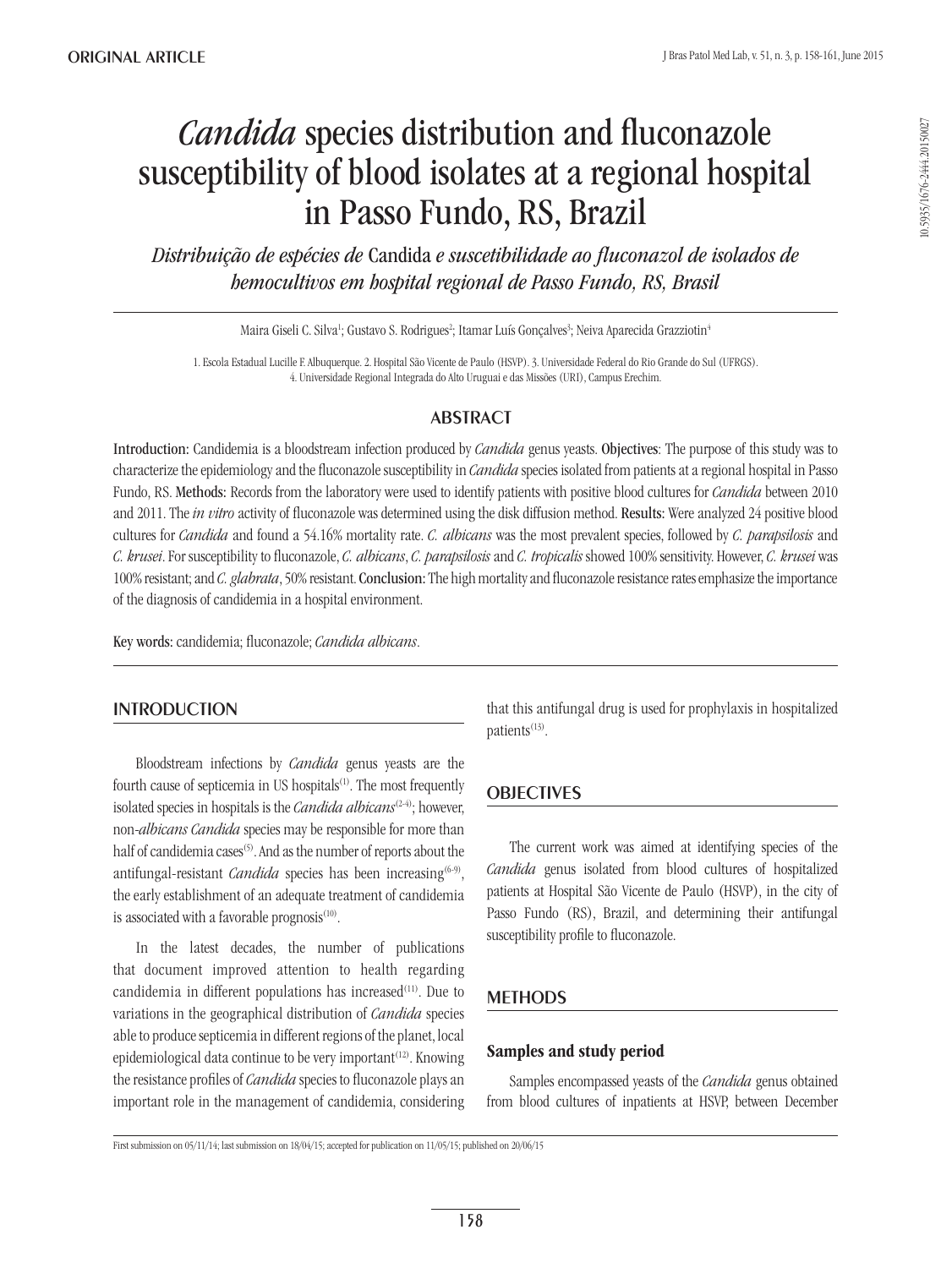2010 and December 2011. Participants' data were transcribed from clinical information of candidemia patients provided by the microbiology sector of the HSVP clinical laboratory.

#### Inclusion criteria

All blood samples sent to the HSVP clinical laboratory for culture and Gram staining were used. They were collected from inpatients whose results were positive for *Candida* genus yeasts.

#### Exclusion criteria

*Candida* samples from the same patient that presented growth in different days were excluded, that is, just one sample from each patient was included.

#### Sample processing

Positive blood cultures were detected at an automated system, by a conventional method.

#### Yeast identification

Yeast identification was performed by Gram staining, macromorphology and micromorphology of the colonies, germ tube formation, growth characteristics of *Candida* on a chromogenic medium, auxanogram and zimogram methods<sup>(14, 15)</sup>. Samples were processed at the HSVP clinical laboratory and at the mycology laboratory of Universidade Regional Integrada (URI) Erechim.

#### Fluconazole susceptibility test

The susceptibility tests were carried out by the  $M44-A2^{(16)}$ method. Fluconazole 25 mcg disks, produced by Centro de Controle e Produtos para Diagnósticos Ltda. (CECON), were used in the research. The standard strain of *Candida albicans* (ATCC 90028) was used as the control.

#### Ethical aspects

The project under number 085/PGH/2011 was approved by the research ethics committee of URI Erechim and HSVP.

#### **RESULTS**

From December 2010 to December 2011, 24 episodes of candidemia occurred at HSVP. Concerning patient distribution

according to age group, 12 were adults ( $62 \pm 14.6$  years), and 12 were children  $(7 \pm 2.7 \text{ years})$  – among these, seven were newborn. Still among the children, the female:male ratio was 4:8; among the adults, this value was 3:9. The death percentage was 54.17% (13/24), of which seven were children, and six were adults. All participants were on antibiotic drugs, and two used fluconazole. Just a third of the patients were inhabitants of Passo Fundo; the remaining patients lived in other towns of Rio Grande do Sul.

Table 1 shows the distribution of *Candida* species in the studied population. *Candida albicans* was the prevalent species, present in 41.67% of the cases, followed by *C. parapsilosis* (16.67%), *C. krusei* (12.5%), *C. tropicalis* (8.33%) and *C. glabrata*  (8.33%). Non-*albicans Candida* species were responsible for 58.33% of candidemia cases. The occurrence of *C. parapsilosis* was observed only in the child population; *C. krusei*, only in adults. The identification of three non-*albicans Candida* species was not made, due to the absence of growth after replica plating.

The fluconazole susceptibility profile of *Candida* species is described in Table 2. *C. albicans*, *C. parapsilosis*, and *C. tropicalis* presented 100% sensitivity to fluconazole. In relation to *C. glabrata* isolates, 50% presented fluconazole resistance; and 50%, intermediate profile. All the *C. krusei* isolates presented resistance to fluconazole.

Table 1 – Distribution of Candida species in the study population

| <b>Species</b>                         | Adults           |       | Children         |       | Total            |       |
|----------------------------------------|------------------|-------|------------------|-------|------------------|-------|
|                                        | $\boldsymbol{n}$ | %     | $\boldsymbol{n}$ | %     | $\boldsymbol{n}$ | %     |
| C. albicans                            | 4                | 16.67 | 6                | 25    | 10               | 41.67 |
| C. parapsilosis                        |                  |       | 4                | 16.67 | 4                | 16.67 |
| C. krusei                              | 3                | 12.5  |                  |       | $\overline{3}$   | 12.5  |
| C. tropicalis                          |                  | 4.17  |                  | 4.17  | $\overline{2}$   | 8.33  |
| C. glabrata                            |                  | 4.17  |                  | 4.17  | 2                | 8.33  |
| Other non- <i>albicans C</i> . species | 3                | 12.5  |                  |       | $\overline{3}$   | 12.5  |

| TABLE 2 – Fluconazole susceptibility test of Candida spp. isolated    |
|-----------------------------------------------------------------------|
| from inpatients at Hospital São Vicente de Paulo, in Passo Fundo (RS) |

| <b>Species</b>                         | $\boldsymbol{n}$ | Sensitive | Intermediate | Resistant |
|----------------------------------------|------------------|-----------|--------------|-----------|
| C. albicans                            | 10               | 100%      |              |           |
| C. parapsilosis                        | 4                | 100%      |              |           |
| C. tropicalis                          | 2                | 100%      |              |           |
| C. glabrata                            | 2                |           | 50%          | 50%       |
| C. krusei                              | 3                | ۰         |              | 100%      |
| Other non- <i>albicans C</i> . species | 3                | 100%      |              |           |

*Interpretation of inhibition zone sizes – sensitive: > 19 mm; intermediate: 19-14 mm; resistant: < 14 mm.*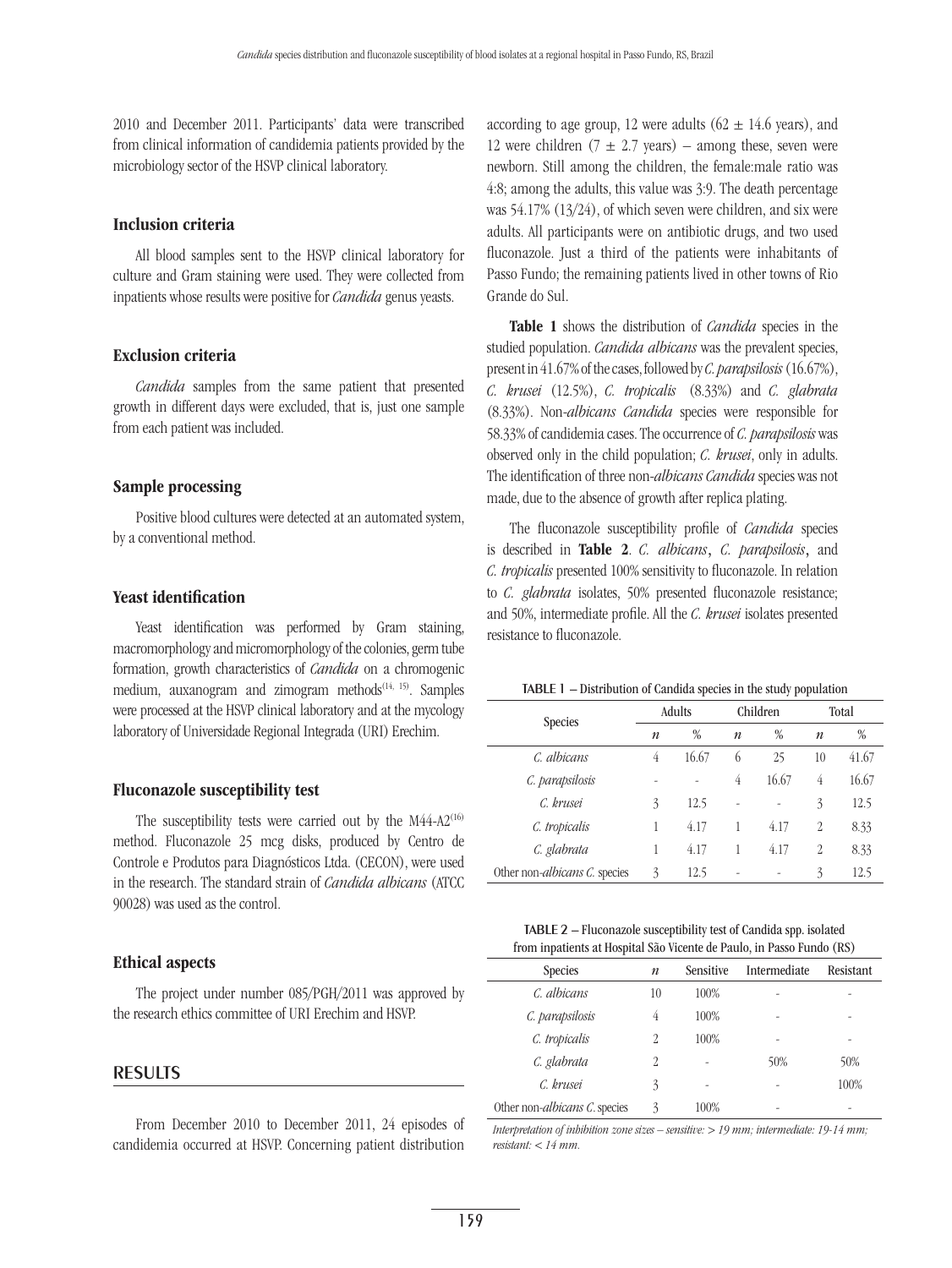#### **DISCUSSION**

Epidemiological surveys conducted in different countries pointed *C. albicans* as the species responsible for most candidemia episodes<sup>(17, 18)</sup>. In a recent multicentric study carried out in the USA, the most prevalent species were *C. albicans* (50.7%), followed by *C. parapsilosis* (17.4%), *C. glabrata* (16.7%), and *C. tropicalis* (10.2%). Concerning the susceptibility profile to fluconazole, 0.8% of the *C. albicans* isolates, 100% of the *C. glabrata* isolates, 2.9% of the *C. parapsilosis* isolates and 4.9% of the *C. tropicalis* isolates presented resistance(17). *C. glabrata* is also described as the second most common *Candida* species to produce septicemia<sup>(19)</sup>.

The increased incidence of non-*albicans Candida* species as causing agents of candidemia has been reported. Among these species, *C. parapsilosis* was the most frequent, a result similar to that described in other investigations conducted in Brazil $(2, 4, 20, 21)$ ; however, in another survey, *C. tropicalis* was the most frequent non-*albicans* species<sup>(3)</sup>.

In this study, regarding the non-*albicans Candida* species, *C. parapsilosis* was found just in children. The prevalence of this species in the pediatric population is reported in other analyses<sup> $(21, 22)$ </sup>.

Mortality rates higher than 50% were found in other studies<sup>(2, 3, 20, 21)</sup>, besides having been described in surveys in other countries. A retrospective study conducted in Africa between 1990 and 2007 identified 73% mortality in 2.066 candidemia patients<sup>(23)</sup>.

The isolation percentage of *C. krusei* in different anatomical sites ranged from  $0.3\%$  to  $7.6\%$ <sup>(24)</sup>. This species is intrinsically resistant to fluconazole<sup>(25)</sup>, as well as *C. glabrata*<sup>(26)</sup>. Echinocandin has shown to be the most active antifungal drug<sup>(24)</sup>. *C. tropicalis* resistance has also become a matter of concern, so that in a survey conducted in the state of Ceará, 5.9% of the *C. tropicalis* isolates were resistant to fluconazole and itraconazole<sup>(9)</sup>.

The results of this analysis emphasize the importance of surveillance programs to assess the distribution of antifungal resistance trends in *Candida* species. The differences in the resistance profiles associated to different species stress the need of local epidemiological data capable of guiding treatment at a hospital level.

#### **CONCLUSION**

*C. albicans* was the most common species found in candidemia in patients hospitalized at HSVP, followed by *C. parapsilosis*, *C. krusei*, *C. tropicalis* and *C. glabrata*. This group of pathogens is associated with mortality indices higher than 50% in septicemia. The occurrence of *C. parapsilosis* was observed only in children; while *C. krusei*, only in adults. *C. glabrata* and *C. krusei* may present problems in relation to their profile of resistance to fluconazole.

#### **RESUMO**

*Introdução: Candidemia é a infecção da corrente sanguínea produzida por leveduras do gênero* Candida*. Objetivo: Este estudo teve por objetivo caracterizar a epidemiologia e o perfil de suscetibilidade ao fluconazol em espécies de* Candida*, isoladas em pacientes internados em um hospital regional de Passo Fundo, RS. Métodos: Registros laboratoriais foram utilizados para identificar pacientes com hemocultura positiva para espécies do gênero* Candida*, entre 2010 e 2011. A atividade* in vitro *do fluconazol foi determinada por meio do método de difusão em disco. Resultados: Foram analisadas 24 hemoculturas positivas para* Candida*; a taxa de mortalidade encontrada foi 54,16%.* C. albicans *foi a espécie mais prevalente, seguida por* C. parapsilosis *e* C. krusei*.* C. albicans*,* C. parapsilosis *e* C. tropicalis *apresentaram 100% de sensibilidade ao fluconazol, entretanto* C. krusei *mostrou-se 100% resistente; e* C. glabrata*, 50% resistente. Conclusão: A elevada taxa de mortalidade e resistência ao fluconazol enfatiza a importância do diagnóstico de candidemia em ambiente hospitalar.*

*Unitermos: candidemia; fluconazol;* Candida albicans*.*

#### **REFERENCES**

1. Wisplinghoff H, Bischoff T, Tallent SM, Seifert H, Wenzel RP, Edmond MB. Nosocomial bloodstream infections in US hospitals: analysis of 24,179 cases from a prospective nationwide surveillance study. Clin Infect Dis. 2004; 39(3): 309-17.

2. Chang MR, Correia FP, Costa LC, et al. Candida bloodstream infection: data from a teaching hospital in Mato Grosso do Sul, Brazil. Rev Inst Med Trop S Paulo 2008; 50(5): 265-8.

3. França JCB, Ribeiro CEL, Queiroz-Telles F. Candidemia em um hospital terciário brasileiro: incidência, frequência das diferentes espécies, fatores de risco e suscetibilidade aos antifúngicos. Rev Inst Med Trop. 2008;  $41(1)$ : 23-8.